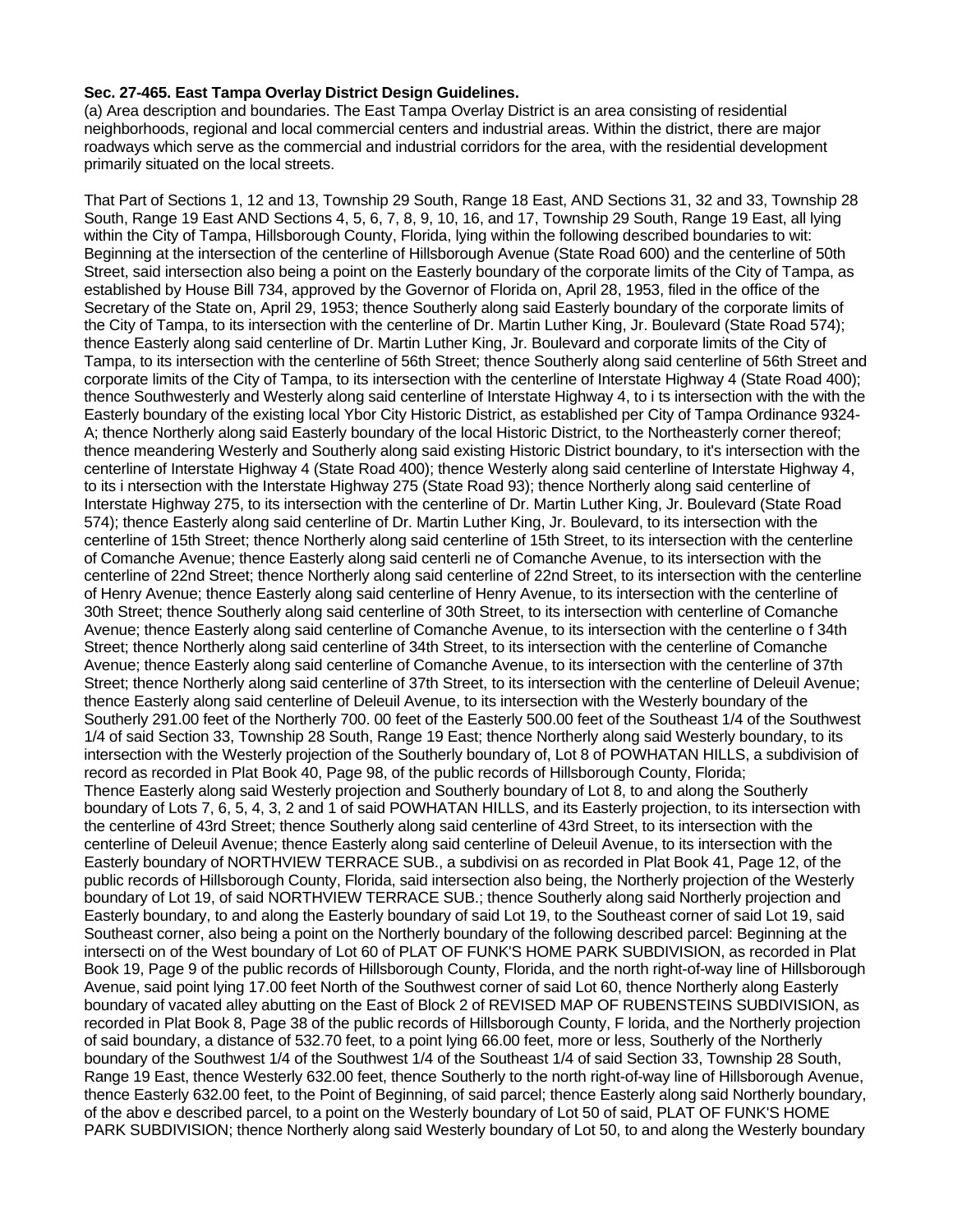of Lot 49, of said PLAT OF FUNK'S HOME PARK SUBDIVISION, to the Northwest corner of said Lot 49, said Northwest corner, also being a point on the Northerly boundary of said PLAT OF FUNK'S HOME PARK SUBDIVISION; thence Easterly along said Northerly boundary of PLAT OF FUNK'S HOME PARK SUBDIVISION, and its E asterly projection, across the street right-of-way of 47th Street, to and along the Northerly boundary of the South 1/2 of the Southeast 1/4 of the Southeast 1/4 of said Section 33, Township 28 South, Range 19 East, to its intersection with said Easterly boundary of the corporate limits of the City of Tampa, said intersection also being a point on the centerline of said 50th Street; thence Southerly along said Easterly boundary of the corporate limits of the City of Tampa and centerline of 50th street, t o its intersection with the centerline of Hillsborough Avenue (State Road 400), said intersection being the Point of Beginning.

(b) Purpose and intent. The purpose and intent of the East Tampa Overlay District is to mitigate burdens to the redevelopment and reuse of precedent and characteristic platted lots, promote and advance the redevelopment process of the area, and to promote and preserve the existing residential and nonresidential uses within the area. The development and redevelopment of the area will need to meet specific standards to ensure compatible residential and nonresidential development. The Overlay District shall further the principles of Crime Prevention Through Environmental Design (CPTED) through the incorporation of the principles of natural surveillance, natural access control, and territorial reinforcement.

(c) Compliance. Each application for new construction or major renovation, as defined in Chapter 27, City of Tampa Code of Ordinances, and/or any development undergoing a change of use/increase of intensity review, shall comply with all applicable overlay district and underlying zoning district standards and, if applicable, those specific standards outlined in the city council approved site plan. In cases of conflict, the more restrictive standard(s) shall apply. These are the minimum requirements that must be met in orde r to obtain design approval. Each application for residential or non-residential project which requires approval by the city council or the variance review board, through the public hearing process, is required to be submitted for review by the East Tampa Community Revitalization Partnership (CRP). A copy of the application, including a site plan, shall be required to be filed with the East Tampa CRP as part of the application submittal requirement.

Alternative design concepts may be considered and approved by the zoning administrator (and/or designee) if consistent with the above stated purpose and intent. Any person aggrieved by any order, requirement, decision, or determination of the zoning administrator with regard to these design standards may appeal that order, requirement, decision, or determination by filing a petition with the variance review board for an administrative appeal in accordance with section 27-373(a). The variance review board shall hold a public hearing and is not limited in its review to those matters reviewed by the zoning administrator, but may consider testimony or evidence from the applicant, the city staff and the public to better understand the purpose and intent of the overlay district and the character of the surrounding neighborhood. The variance review board shall make final determination as to whether the alternative design concept is consistent with the development standards of this section and with the above stated p urpose and intent.

(d) Review procedures. Final compliance with all site design, building design, and sign standards will be determined during the commercial site plan and building plan review process.

(e) Density and setback.

(1) Residential.

a. Density: Any residential lot of record, existing as of January 1, 2000, which is located within the East Tampa Overlay District, shall be deemed to be a conforming lot and may be developed for any use permitted in the underlying zoning district. The proposed development may not exceed the maximum density allowed by the adopted City of Tampa Comprehensive Plan.

b. Setbacks: All structures must meet all land development regulations with the exception of the yard setback requirements set forth below. The following yard setback requirements shall apply within this overlay district:

## **Side: 5' Rear 15' Corner: 5', except garage or carport openings which must maintain a minimum setback of 15'**

c. Front yard setbacks: Front yard setbacks shall be determined by block averaging. The underlying zoning district shall define all other setback requirements. Variances may be given by the zoning administrator when the precedent pattern of development on the subject and immediately adjacent blocks is less than the current setback requirement.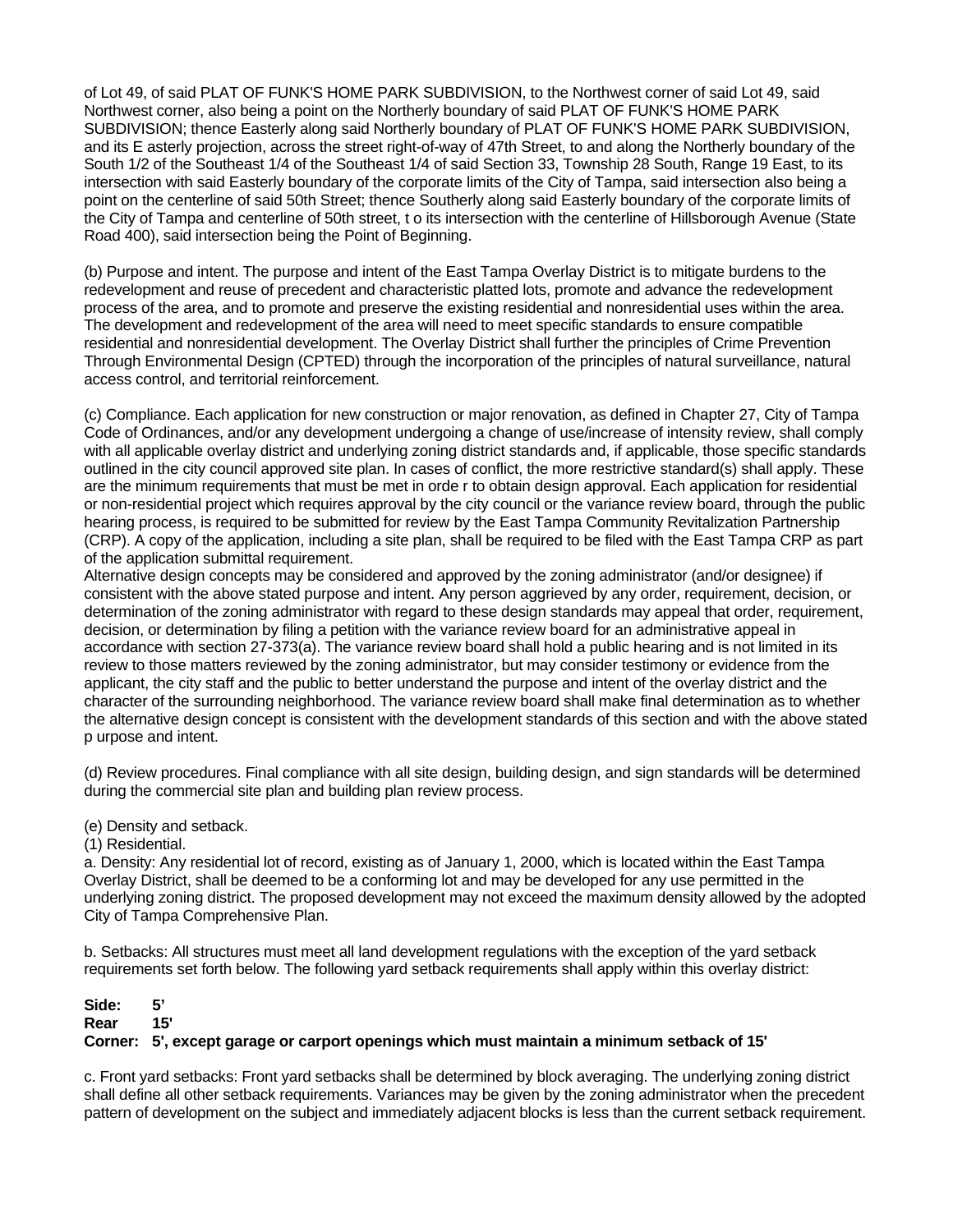d. Orientation: The building fronts of all new residential structures shall be oriented towards the front yards of the zoning lot. Front yards shall be determined as defined in section 27-100. Consideration may be given by the zoning administrator for an alternate orientation when building front orientation is requested to follow the precedent pattern of development on the subject and immediately adjacent blocks and the alternate orientation shall be in character with that pattern.

e. Garages: The structural edge of the vehicular entrance to the garage, carport, or other vehicular storage area, when oriented to the front yard, shall be constructed no closer to the street than the front wall of the principal structure.

f. Parking: No driveway shall be constructed from the road to the front yard face of the principal structure unless providing vehicular access to an attached garage or carport in accordance with the other sections of this ordinance. All other development standards of the underlying zoning district must be met.

(2) Nonresidential. Any nonresidential lot of record existing as of January 1, 2000, which is located within the East Tampa Overlay District, shall be deemed to be conforming and may be developed for any use permitted in the underlying zoning district. All development shall adhere to the standards of the underlying zoning district and other land development regulations.

(f) General building design standards. **(**nonresidential).

(1) Unobstructed pedestrian access and shelter, shade and/or weather protection shall be provided along streets and public rights-of-way through the use of shade trees, awnings, arcades, balconies, overhangs, etc, and shall provide any other appropriate pedestrian amenities (e.g. benches), subject to subsection (i) below. Additionally, mass transit stops, when appropriate, shall be provided.

(2) Drive-through window services and queuing lanes shall be placed in the side or rear yard of the parcel on which it is located. Drive through window services and queuing lanes shall be located no closer than fifty (50) feet to residentially zoned properties. Speaker systems shall not be aimed towards residentially zoned properties and the owner of the speaker shall provide evidence that the noise levels created by the speaker system does not exceed levels allowed by the city.

(3) Unpainted or unfinished block fences or walls are prohibited. All sides and elevations of buildings, walls, or block fences visible from public right-of-way or an adjacent parcel must be architecturally finished (i.e. brick, stucco, or textured concrete masonry units) and maintained.

(4) Doors, windows, and other architectural features shall be used to break large wall planes into smaller components. No more than thirty (30) percent of consecutive front facade that is oriented to and visible at ground level from public rights-of-way may remain unembellished.

(5) All outdoor light fixtures must light all public use areas adjacent to the building (e.g. entryway, courtyards, parking lots, etc.). Light fixtures shall be aimed away from residentially zoned properties and shall be of an intensity that does not create a negative impact on the adjacent residential properties.

(6) Any exterior garbage receptacles, dumpsters, open storage areas (as defined in section 27-523) or mechanical equipment must be screened from view from public rights-of-way and residential single family zoned property with one hundred (100) percent opaque material that is compatible with the materials used on the nearest facade of the principal structure. Additionally, garbage receptacles, dumpsters, open storage areas and/or mechanical equipment must be a minimum twenty-five (25) feet from any property zone d for residential uses and shall be incorporated into the main structure as a part of new construction or major renovation.

(7) Continuous sidewalks shall be provided along the entire length of street frontage, and shall be aligned with and connected to that of adjacent and contiguous properties.

(8) For properties with multiple tenants and/or multiple structures on site, pedestrian circulation shall be provided between tenants and/or structures through the use of a sidewalk or other suitable pedestrian connection, not less than five (5) feet wide and where applicable, shall align with and connect to that of adjacent and contiguous properties. Sidewalk paving or other pedestrian connections, where applicable, must continue uninterrupted across the mouth of all curb cuts, subject to section 22-315 of the City of Tampa Code of Ordinances.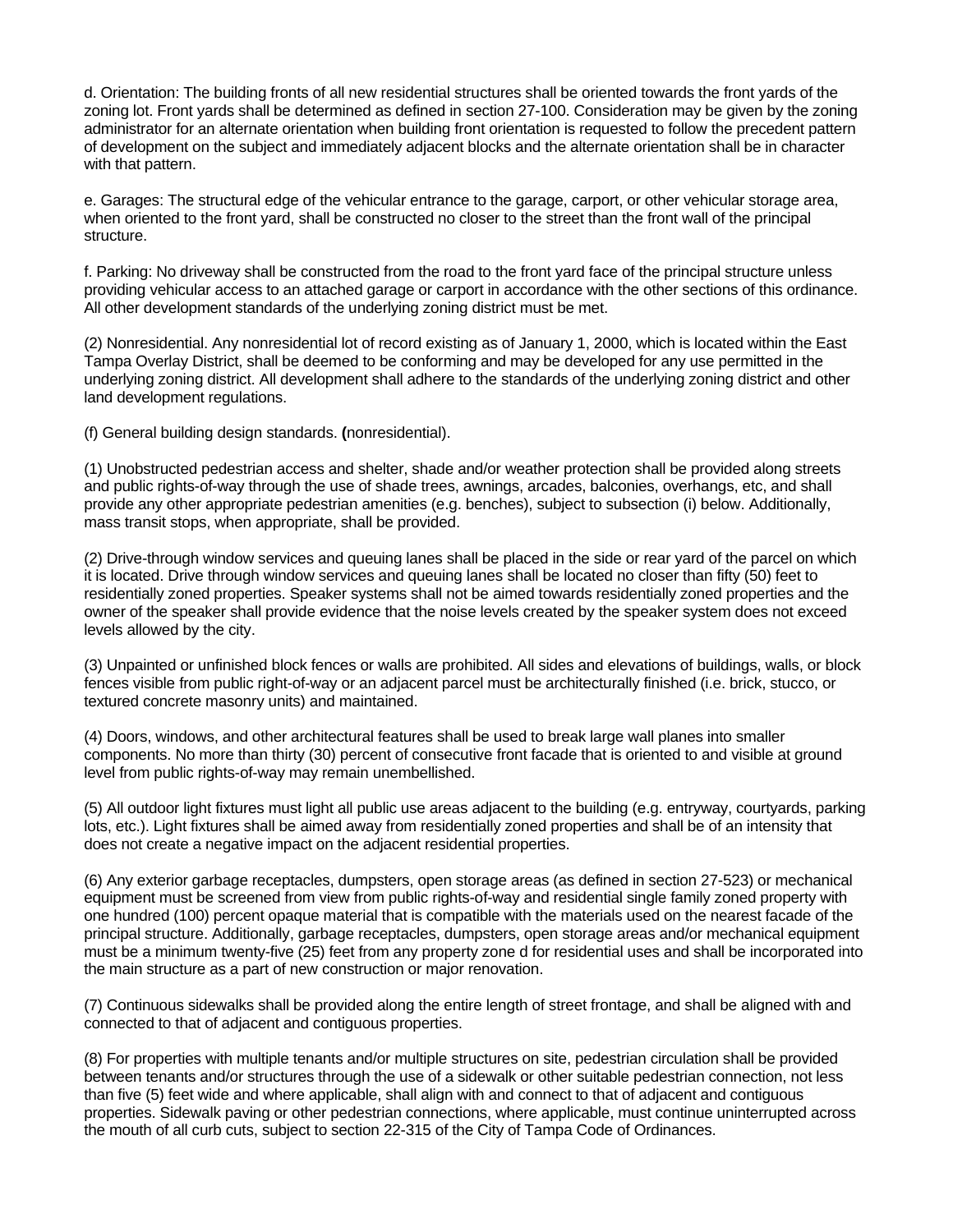(9) The entrance to all service bays for automotive repair and service business must be oriented away from view of any arterial or collector roadway(s) and residentially zoned properties. All automotive repair and service shall take place within the fully enclosed area of the building in which such use is located.

(10) Chain link and wooden fences are prohibited in the district, except during construction. Such construction fencing shall be removed prior to obtaining any certificate of occupancy. Decorative fencing for the purposes of implementing CPTED principles is encouraged.

(g) Landscape, buffers and screening.

(1) Residential development shall meet the landscaping and buffering requirements of this chapter and Chapter 13, Tree and Landscaping Code.

(2) Nonresidential landscaping standards shall be as follows:

a. An eight-foot landscape buffer shall be provided along the boundary of all vehicular use areas abutting public right-of-way. Said buffer shall contain one (1) four-inch caliper tree per thirty (30) linear feet of vehicular use area abutting a right-of-way, and a two-foot hedge planted requirements of Chapter 13. Buffer trees may be grouped and larger diameter trees may be substituted on a two-inch for one-inch basis within an alternative design concept and considered on a case by case basis. Trees adjacent to surface parking areas should be trimmed to maintain a sixfoot clear height, hedges and bushes should be trimmed to maintain a maximum of two (2) feet in height. b. All portions of each site that are not devoted to building or paving shall be landscaped. No more than thirty (30) percent of the landscaped area may be grassed, the balance shall be landscaped in shrub and ground covers. c. Properties adjacent to residentially zoned properties shall maintain a fifteen-foot landscaped buffer and six-foot high masonry wall. Said buffer shall consist of at least one tree per sixty (60) linear feet of abutting property. d. All landscaping must be maintained in good order.

(h) General sign standards. The following sign standards shall apply to new signs

(1) Billboards and/or off-site signs are prohibited. Only signs that advertise the business conducted, services rendered, occupant names/symbols, or primary goods sold on the site upon which the sign is erected will be permitted.

(2) No sign on a parcel adjacent to or within one hundred (100) feet of a residence shall be illuminated from 11:00 p.m. to 7:00 a.m., except where the premise that the sign advertises is open for business. At no time shall the light from a sign be directed towards a residence.

(3) Signs shall meet all other requirements of Chapter 20.5.

(i) Encroachments. Encroachments into the public right-of-way for awnings, awning signs, architectural features, streetscape features or street furniture may authorized by the department of public works. A separate encroachment application for awnings and architectural features may not be required provided the projections comply with the criteria listed in section 27-455 (g)(1) through (5) of the City of Tampa Code of Ordinances.

(j) Transit stops provisions. Wherever possible, development within the East Tampa Overlay District shall be designed to maximize the efficiency of mass transit. The developer shall coordinate with the City of Tampa and the Hillsborough Area Regional Transit (HARTline) system to determine if the site warrants transit stop improvements such as easement dedication or transit shelters. These improvements may be considered for justification for the reduction of up to twenty (20) percent of the required parking spaces.

(Ord. No. 2001-275, § 1, 11-29-01; Ord. No. 2002-265, § 15, 12-5-02; Ord. No. 2005-229, § 2, 8-11-05; Ord. No. 2005-255, § 25, 9-15-05)

Editor's note: Ord. No. 2005-229, § 2, adopted Aug. 11, 2005, repealed former § 27-465, which pertained to East Tampa Mixed Use Overlay District Development Design Standards. Said ordinance also enacted provisions designated as a new § 27-465 to read as herein set out. See also the Code Comparative Table.